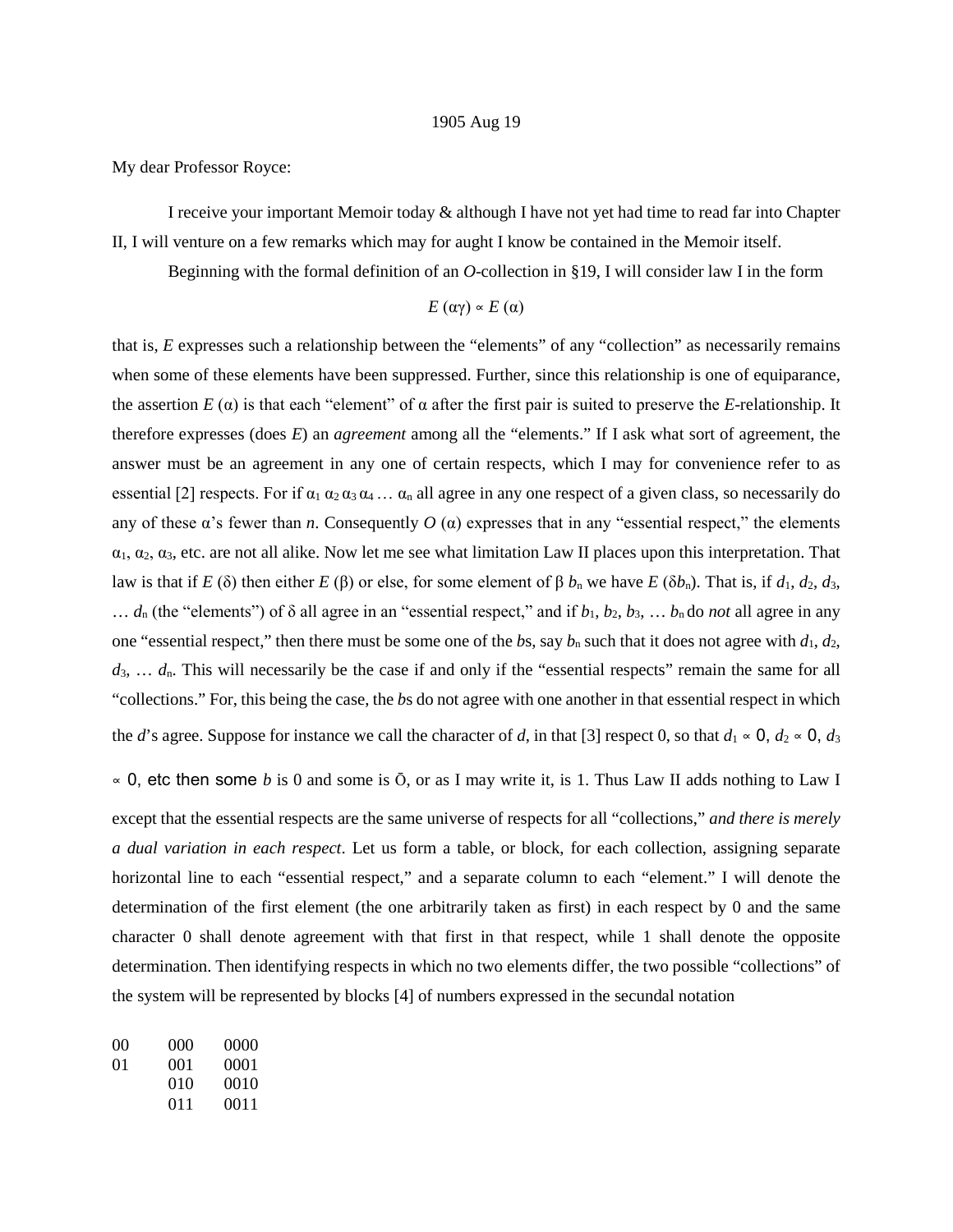Thus  $O(\alpha)$  means that the block of numbers representing  $\alpha$  does not contain *zero*. Law II might be expressed: "Two Elements which disagree with the same element agree with each other, in any one essential respect."

Of the special principles, III, IV, V express that, there are at least 3 different (i.e. nonequivalent) elements in the system.

If each respect counted as essential there are elements that differ. (So that the whole system is an *O* collection.)

VI says: If there be an element *w* which differs in every essential respect from some element of a collection *l*, then there is an element of the system *u* which agrees with *w* in every respect in which all elements of *l* agree with one another and differ from *w* in all respects in which elements of *l* differ from one another.

§21. Let the determination of *x* in any respect be 0. Then since  $O (xy)$ , the determination of *y* will be 1. Then since  $O(\alpha x)$  and  $O(\alpha y)$  one element of  $\alpha$  will be 0 and another 1. Then in any respect the elements of  $\alpha$  will be unlike or *O* ( $\alpha$ ).

§22. Since *O* (π), in every respect some two elements of π will differ. Suppose then that in a certain respect  $P_0 = 0$   $P_1 = 1$ . Then the obverse collection will contain  $\gamma_0 = 1$   $\gamma_1 = 0$  and thus in every respect elements of  $\delta$  will differ or *O* ( $\delta$ ).

§23. Let the determination of x in any respect be 0. Then by  $O(xy)$ , the det. of y will be 1 in any respect. Since *O* (β*x*), the det. of *some* element of β will be 1, and since *O* (*lx*), the det. of *some* element of *l* will be 1. Since η and *l* are obverses, the det. of some element of η will be 0. Since in *any* respect the det. of some elements of β is thus shown to be 1, while the det. of some element of η is 0, we have *O* (β*y*). This is 93 words, Proof in Memoir 84 words. [6]

§24. Since ε consists solely of elements complementary to λ, every element of ε is in every respect different from some element of λ. Since *O* (δε), in no respect is every element of ε like every element of δ. SInce  $\delta$  and  $\gamma$  are obverses, in no respect is every element of  $\epsilon$  different from every element of  $\gamma$ . Therefore in no respect is every element of λ like every element of γ, or *O* (γλ).

There is one feature of your work which puzzles me; and it seems to me that this is because the explanations of the introduction are not sufficient.

The elements are "simple and homogenous." Then I do not see how two can be equivalent, or how *O* (*p*, *q*). I should think implied that two elements made up the system.